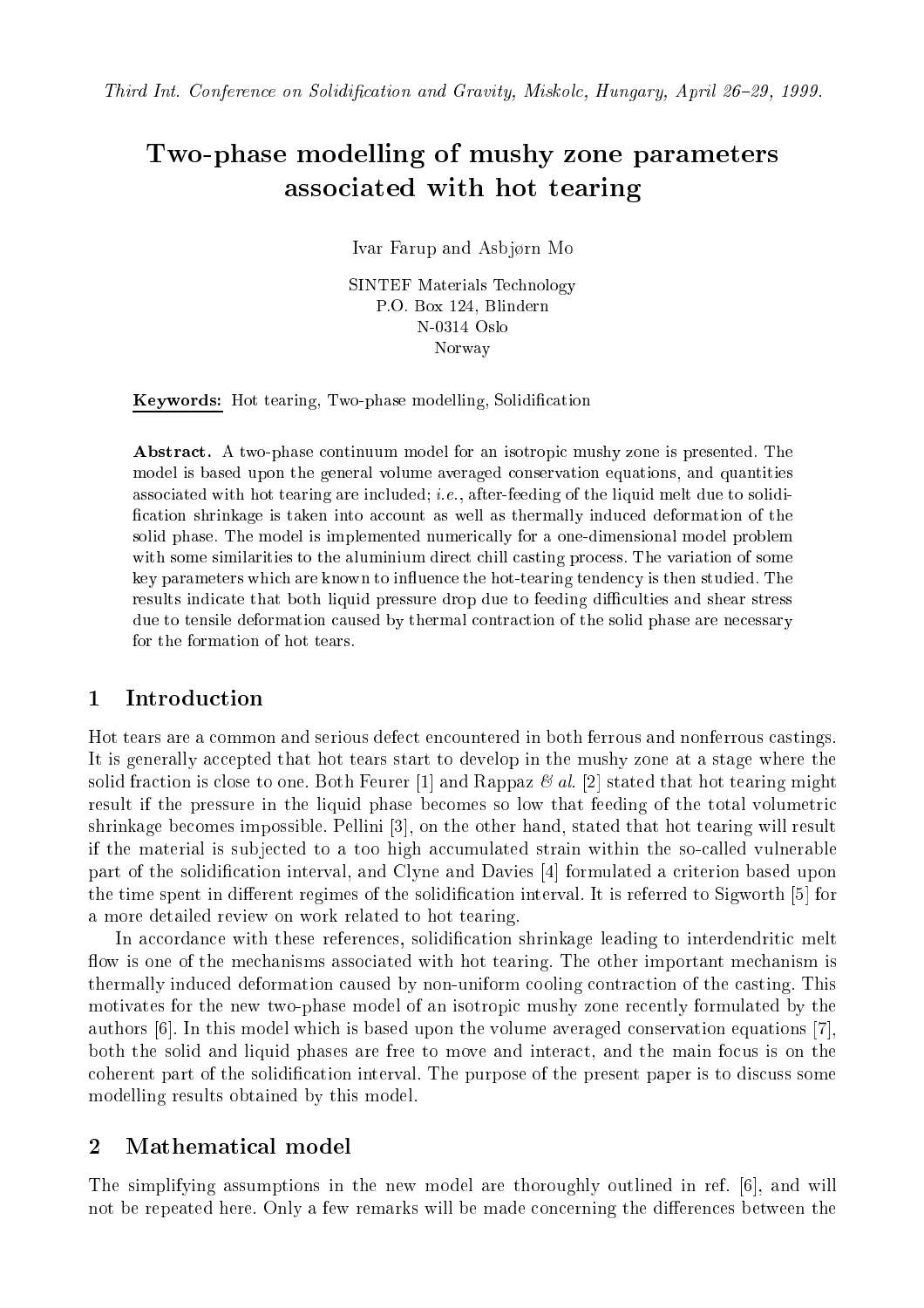|                                                |                       |                                                                                                                                                  | Conservation equations                                                                        |                                                                         |                                                                               |  |
|------------------------------------------------|-----------------------|--------------------------------------------------------------------------------------------------------------------------------------------------|-----------------------------------------------------------------------------------------------|-------------------------------------------------------------------------|-------------------------------------------------------------------------------|--|
| Mass:                                          |                       |                                                                                                                                                  | $\frac{\partial (g_s \rho_s)}{\partial t} + \nabla \cdot (g_s \rho_s \mathbf{v}_s) = \Gamma$  |                                                                         |                                                                               |  |
|                                                |                       |                                                                                                                                                  | $\frac{\partial (g_l \rho_l)}{\partial t} + \nabla \cdot (g_l \rho_l \mathbf{v}_l) = -\Gamma$ |                                                                         |                                                                               |  |
| Energy:                                        |                       | $(g_s \rho_s C_s + g_l \rho_l C_l) \frac{\partial T}{\partial t} + (g_s \rho_s C_s \mathbf{v}_s + g_l \rho_l C_l \mathbf{v}_l) \cdot \nabla T =$ |                                                                                               |                                                                         |                                                                               |  |
|                                                |                       | $\nabla \cdot [(q_s \lambda_s + q_l \lambda_l) \nabla T] + L\Gamma$                                                                              |                                                                                               |                                                                         |                                                                               |  |
| Momentum:                                      |                       | $-q_l \nabla p_l - \mathbf{M} + q_l \rho_l \mathbf{g} = 0$                                                                                       |                                                                                               |                                                                         |                                                                               |  |
|                                                |                       | $p_l \nabla g_s - \nabla (g_s p_s) + \nabla \cdot (g_s \boldsymbol{\tau}_s) + \mathbf{M} + g_s \rho_s \mathbf{g} = 0$                            |                                                                                               |                                                                         |                                                                               |  |
| Rheology                                       |                       |                                                                                                                                                  |                                                                                               |                                                                         |                                                                               |  |
| Non-coherent                                   |                       | $p_s = p_l$                                                                                                                                      | Coherent mushy                                                                                |                                                                         | $\frac{\partial \rho_s}{\partial t} + \nabla \cdot (\rho_s \mathbf{v}_s) = 0$ |  |
| part of the                                    |                       | $\tau_s=0$                                                                                                                                       | zone:                                                                                         | $\frac{\epsilon_s}{\bar{\epsilon}_s} = \frac{3\tau_s}{2\bar{\sigma}_s}$ |                                                                               |  |
| solidification<br>interval:                    |                       |                                                                                                                                                  |                                                                                               |                                                                         |                                                                               |  |
|                                                |                       |                                                                                                                                                  |                                                                                               | $\bar{\epsilon}_s = \sqrt{\frac{2}{3} \epsilon_s : \epsilon_s}$         |                                                                               |  |
|                                                |                       |                                                                                                                                                  |                                                                                               |                                                                         |                                                                               |  |
|                                                |                       | $\bar{\sigma}_s = \sqrt{\frac{3}{2}\tau_s}$ : $\tau_s$                                                                                           |                                                                                               |                                                                         |                                                                               |  |
|                                                |                       | $g_s\bar{\sigma}_s = k(g_s)\bar{\epsilon}_s^{n(g_s)}$                                                                                            |                                                                                               |                                                                         |                                                                               |  |
| Supplementary relations                        |                       |                                                                                                                                                  |                                                                                               |                                                                         |                                                                               |  |
| Strain rate:                                   |                       | $\boldsymbol{\epsilon}_s = \frac{1}{2}(\nabla \mathbf{v}_s + [\nabla \mathbf{v}_s]^T) - \frac{1}{2}\mathbf{1}\,\nabla \cdot \mathbf{v}_s$        |                                                                                               |                                                                         |                                                                               |  |
|                                                |                       | Momentum transfer: $\mathbf{M} = g_l^2 \mu (\mathbf{v}_l - \mathbf{v}_s)/K(g_l)$                                                                 |                                                                                               |                                                                         |                                                                               |  |
| Lever rule:                                    |                       | $g_l = \frac{\rho_s(c_0 - kc_l(T))}{c_0(\rho_s - \rho_l) - c_l(T)(\rho_l - k\rho_s)}, \quad c_l(T) = (T - T_m)/m$                                |                                                                                               |                                                                         |                                                                               |  |
| $K = K_0 g_l^3 / (1 - g_l)^2$<br>Permeatility: |                       |                                                                                                                                                  |                                                                                               |                                                                         |                                                                               |  |
|                                                |                       |                                                                                                                                                  | $\overline{Nonenclature}$                                                                     |                                                                         |                                                                               |  |
| $\overline{g}$                                 | volume fraction       | $\varGamma$                                                                                                                                      | interfacial mass transfer                                                                     | $\,m$                                                                   | slope of liquidus line                                                        |  |
| v                                              | velocity              | М                                                                                                                                                | interfacial momentum transfer                                                                 | $\boldsymbol{k}$                                                        | partition coefficient                                                         |  |
| Т                                              | temperature           | Κ                                                                                                                                                | permeability                                                                                  | $k(g_l)$                                                                | creep law parameter                                                           |  |
| р                                              | pressure              | $K_0$                                                                                                                                            | permeability constant                                                                         | $n(g_l)$                                                                | creep law parameter                                                           |  |
| $\tau$                                         | shear stress          | $\rho$                                                                                                                                           | mass density                                                                                  |                                                                         |                                                                               |  |
| $\bar{\sigma}$                                 | effective stress      | $\,C$                                                                                                                                            | heat capacity                                                                                 |                                                                         |                                                                               |  |
| $\epsilon$                                     | strain rate           | $\lambda$                                                                                                                                        | heat conductivity                                                                             | index $s$                                                               | solid                                                                         |  |
| $\bar{\epsilon}$                               | effective strain rate | L                                                                                                                                                | latent heat                                                                                   | index $l$                                                               | liquid                                                                        |  |
| $\mu$                                          | viscosity             | g                                                                                                                                                | gravity                                                                                       | index $mp$                                                              | melting point                                                                 |  |

Tab. 1. Summary of the mathemati
al model

present model and two-phase models applied for other fluid flow phenomena in the mushy zone. The equations of the model are summarised in Tab. 1.

While the liquid density is considered constant (free convection is beyond the scope of the model), the solid density is taken to be a linear function of the temperature in order to introduce the thermal contraction. For thermally induced deformations in the solid, momentum transfer due to acceleration is negligible. This is clearly also the case for the momentum transfer in the liquid when the mushy zone is coherent. Furthermore at small liquid fractions, diffusion of momentum in the liquid phase is negligible ompared to the momentum transfer due to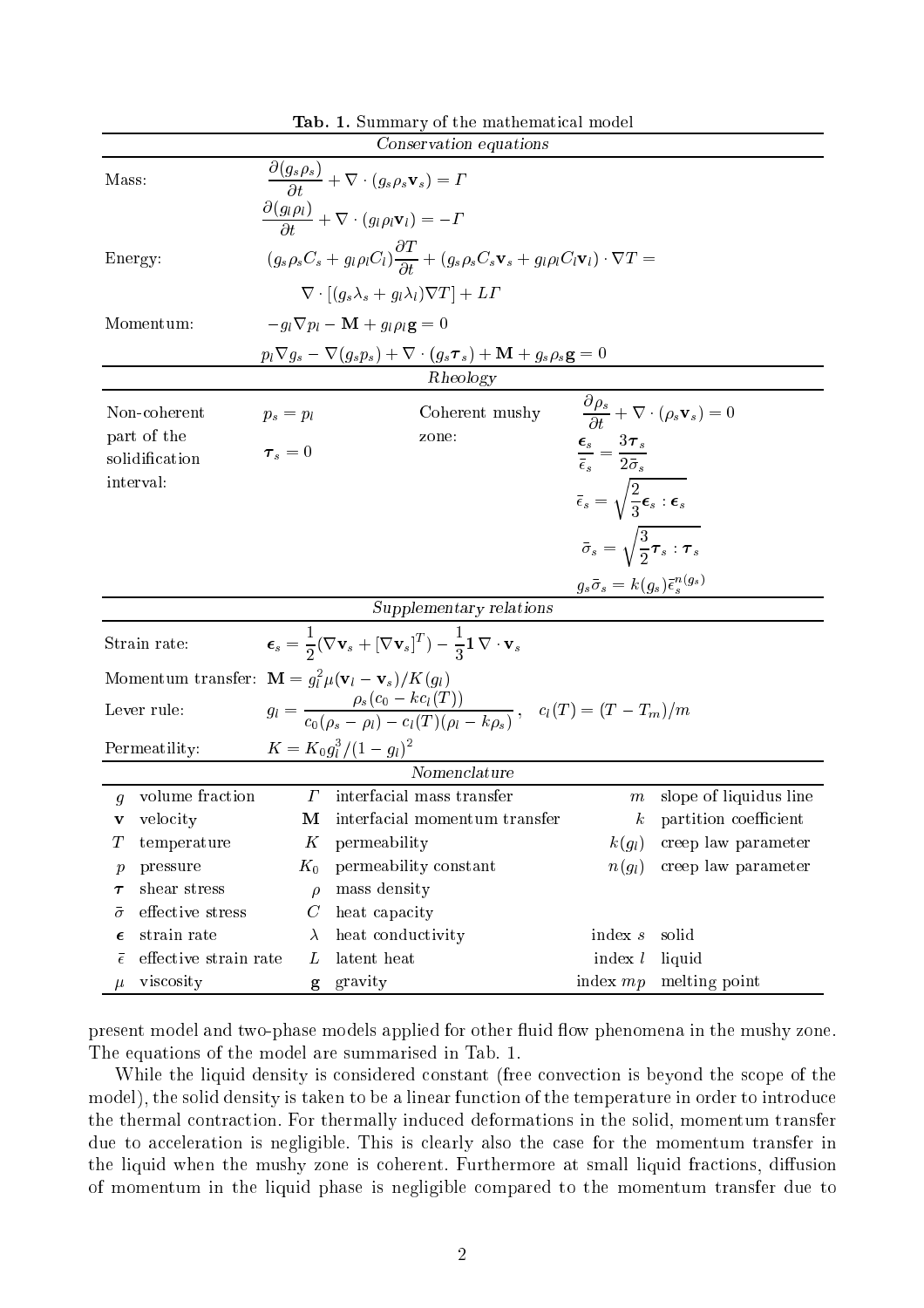dissipative interfacial forces. This simplifies the momentum equation for the liquid to yield Darcy's law.

While the interfacial liquid pressure can be set equal to the bulk liquid pressure (due to instantaneous pressure equilibration), a similar simplification cannot be made for the solid phase. This is because an additional pressure can be transmitted through the coherent solid structure. Above the coherency temperature the solidified grains are assumed to move freely in the liquid, and it can be assumed that the pressure is equal in the two phases [7]. Mechanically, this means that the solid structure poses no restriction against isotropic compression/densification. It should be noted that this does not necessarily mean that the velocities of the two phases are the same, since the solidified grains can settle due to differences in density. In the coherent part of the solidification interval, this assumption is not valid since an additional pressure can be transmitted through the solid phase. In the present work it is assumed that the oherent network is in
ompressible and onne
ted in a manner su
h that the thermal ontra
tions of the solid phase must be compensated for solely by deformations of the solid structure. Mathematically this means that the solid phase must obey the single-phase ontinuity equation.

In the (coherent) mushy zone, the thermally induced deformations (which are assumed to take pla
e in the solid phase only) are taken to be inelasti
. The volume averaged deviatori viscoplastic strain rate in the solid phase is then related to the deviatoric stress tensor by the Levy–Mises flow law, since the material is assumed to be isotropic. Several authors have measured the rheological behaviour in partially solidified aluminium alloys, see, e.g., refs.  $[8-10]$ . From these works, it seems reasonable to relate the effective stress of the solid phase to the effective strain rate by a creep law. In the present work, the creep law is chosen as a simple power law.

### 3 One-dimensional test problem

Consider the one-dimensional stationary Bridgman-like asting pro
ess shown in Fig. 1. At the bottom where the material is entirely solidified, solid material is taken out at a constant casting speed. At this position, the solidus temperature is imposed as a boundary condition. Melt with a temperature equal to the liquidus temperature flows into the domain at the top. Due to solidification shrinkage and cooling contraction of the solid phase, the vertical liquid velocity at the top is slightly higher than the asting speed. It is assumed that all transport phenomena occur in one direction only, *viz.* along the axis of solidification, and that the gravity can be neglected. This means, in addition to no heat extraction in the horizontal direction, that the ontra
ting material is restri
ted from ontra
ting horizontally. Thus, stress will arise, trying to tear the material apart along the axis.

It should be noted that this simple stationary one-dimensional test problem has several analogies to the situation in the centre of a direct chill casting process where the mushy zone is restricted to move in the vertical direction due to the presence of a solidified shell surrounding the solidifying region. Furthermore, if the sump is not too deep and urved in the entre, heat extraction mainly occurs along the axis.

The one-dimensional equations have been solved for an Al4.5%Cu alloy under conditions relevant for the direct chill casting process. The parameters given as input to the model for this ase are listed in Tab. 2. The resulting stress and pressure in the two phases are shown in Fig. 2. The upper curve shows the effective stress in the solid phase which decreases rapidly from its value at the solidus to zero at coherency. The absolute values of the pressures in the solid and liquid phases show a similar behaviour. In the region in the mushy zone where hot tears might form, *i.e.*, at liquid fractions between 0.01 and 0.1, the liquid pressure is lower than the solid pressure. It is therefore reasonable to argue that hot tears do not form as a consequence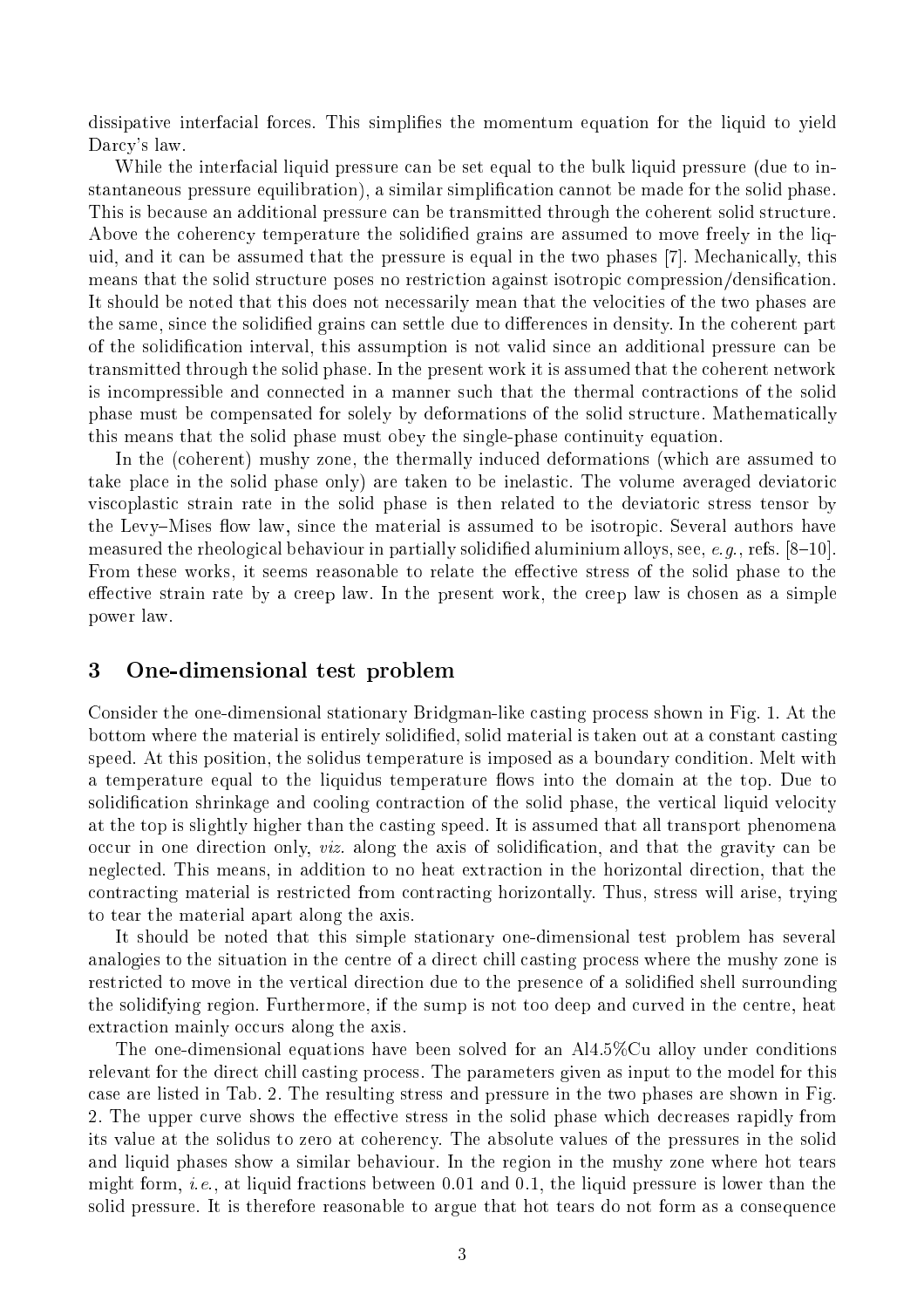

Fig. 1. One-dimensional test problem.

Tab. 2. Input parameters for the default case

| $\overline{V} = 10^{-3}$ m/s                                  | Casting speed                                        |
|---------------------------------------------------------------|------------------------------------------------------|
| $a = 10^{-2}$ m                                               | Length of mushy zone                                 |
| $M = 5000$                                                    | Number of nodes                                      |
| $p_0 = 0$                                                     | Metallostatic pressure                               |
| $g_{l,coh}=0.5$                                               | Liquid fraction at coherency                         |
| $\beta_s = 0.0658$                                            | Solidification shrinkage                             |
| $\beta_T = -9 \cdot 10^{-5} \text{ K}^{-1}$ Thermal expansion |                                                      |
| $c_0 = 0.045$                                                 | Concentration of Cu                                  |
| $c_e=0.33$                                                    | Concentration at eutectic                            |
| $k = 0.17$                                                    | Partition coefficient                                |
| $m=-339~\mathrm{K}$                                           | Slope of liquidus line                               |
| $T_{mp} = 933 \text{ K}$                                      | Melting point (pure Al)                              |
| $T_e = 821 \text{ K}$                                         | Eutectic temperature                                 |
| $C_l = 1060 \text{ J/(kg K)}$                                 | Specific heat in liquid                              |
|                                                               | $C_s = 1060 \text{ J/(kg K)}$ Specific heat in solid |
| $\lambda_l = 83$ W/(m K)                                      | Heat conductivity in liquid                          |
|                                                               | $\lambda_s = 192$ W/(m K) Heat conductivity in solid |
| $L = 4 \cdot 10^5$ J/kg                                       | Latent heat                                          |

of hydrostati depression only (although pore formation might be the result of the low liquid pressure). Instead, tensile stress is required, as pointed out by Campbell [11].

The hot-tearing susceptibility is known to depend critically upon the solidification interval [2,4], the thermal contraction of the solid phase [3], the liquid fraction at coherency [12], and, in the case of direct chill casting, the casting speed. Case studies in which these four parameters are varied have therefore been performed. Since variations in these parameters affect the hot tearing tenden
y, they should result in variations in key parameters, e.g., stress and pressure, in the present model. Following Clyne and Davies [4], the values of the stress and pressure at a "critical point" in the mushy zone where the liquid fraction equals  $1\%$  will be examined.

Variations in the composition of the alloy result in variations in the solidification interval. Fig. 3 shows the effect of varying the amount of copper in the binary Al–Cu alloy on the liquid pressure at the critical point under otherwise identical casting conditions. The so-called lambda curve (see, e.g., refs.  $[2, 4, 11]$ ) is reproduced, indicating a peak in the pressure for a certain alloy composition at which hot tearing is most likely to occur. The effective stress and pressure in the solid phase is, on the other hand, not affected by the variations in composition since it is mainly a function of the cooling rate. This indicates that a sufficient drop in the liquid pressure is ne
essary for the formation of hot tears.

When the same numerical experiment is performed on an artificial alloy which is similar to the Al–Cu system in all respects except that there is no cooling contraction of the solid phase, nearly the same result is obtained in terms of the liquid pressure (dashed line in Fig. 3). In this alloy, there is obviously no stress or strain in the solid phase whatsoever. One would therefore not expect hot tearing, but instead porosity formation [11]. A hot-tearing criterion based upon the liquid pressure would, on the other hand, predict almost the same hot-tearing tendency for the two cases. This indicates that the liquid pressure drop cannot constitute the full basis for a hot-tearing criterion.

When varying the casting speed, the effective stress in the solid phase and the pressure in both phases at the critical point varies as shown in Fig. 4. It is observed that the liquid pressure at the critical point decreases rapidly with increasing casting speed until a certain point where the effect suddenly stops. This is when the terms for convection and release of latent heat be
ome dominating in the energy equation. It is also observed that the negative solid pressure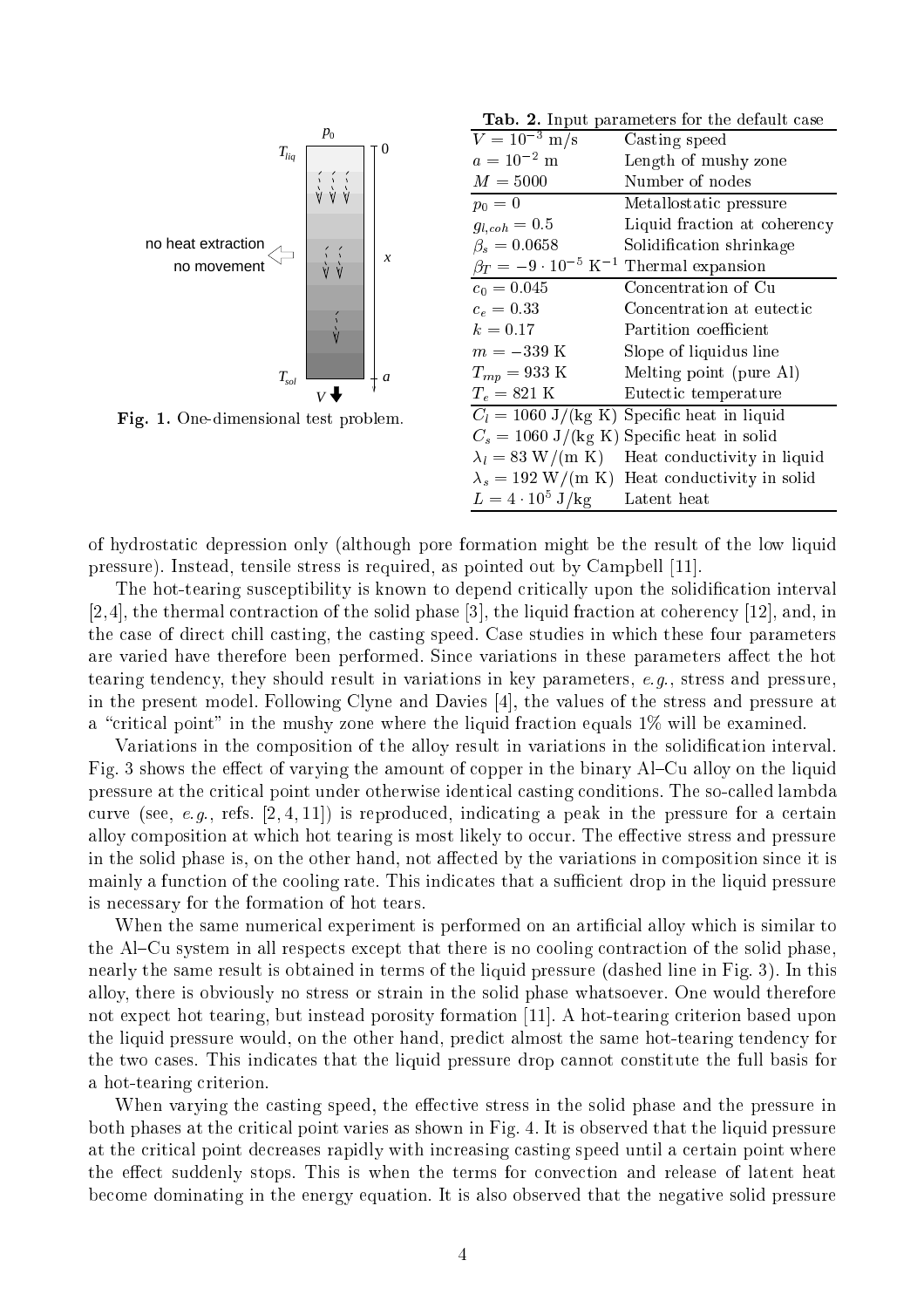

Fig. 2. Pressure and stress in the two phases resulting from running the model on the default ase plotted as a fun
tions of the position within the mushy zone.



Fig. 4. The effect of the casting speed on effective stress in the solid phase and on the pressure in both phases at the critical point within the mushy zone.



Fig. 3. Liquid pressure drop as a function of composition in a binary Al-Cu alloy for otherwise identical casting conditions (solid line), and for the same system with no cooling contraction of the solid phase (dashed line).



Fig. 5. The effect of the liquid fraction at coherency on pressure and effective stress in the solid phase at the critical point within the mushy zone.

and the effective stress of the solid are increasing with increasing speed.

An input parameter to the model is the value of the liquid fraction at coherency. According to experiments, an increase in this value leads to an increased hot-tearing susceptibility. However, the model shows that the liquid pressure at the critical point is completely unaffected by this variation in the liquid fraction at coherency. This is because the negative liquid pressure builds up very near the end of solidification, and is almost unaffected of whether it starts building up at an early or late coherency. Thus, a hot-tearing criterion formulated in terms of the liquid pressure alone will not reflect the effect of a variation in the liquid fraction at coherency.

On the other hand, Fig. 5 shows that the liquid fraction at coherency has a strong impact upon the stress and pressure in the solid phase. This is because coherency at a high liquid fraction gives rise to a large coherent solidification range in which stress can build up in the solid phase. It is therefore reasonable to argue that a theory for hot tearing must take the behaviour of the solid phase into account along with the liquid pressure.